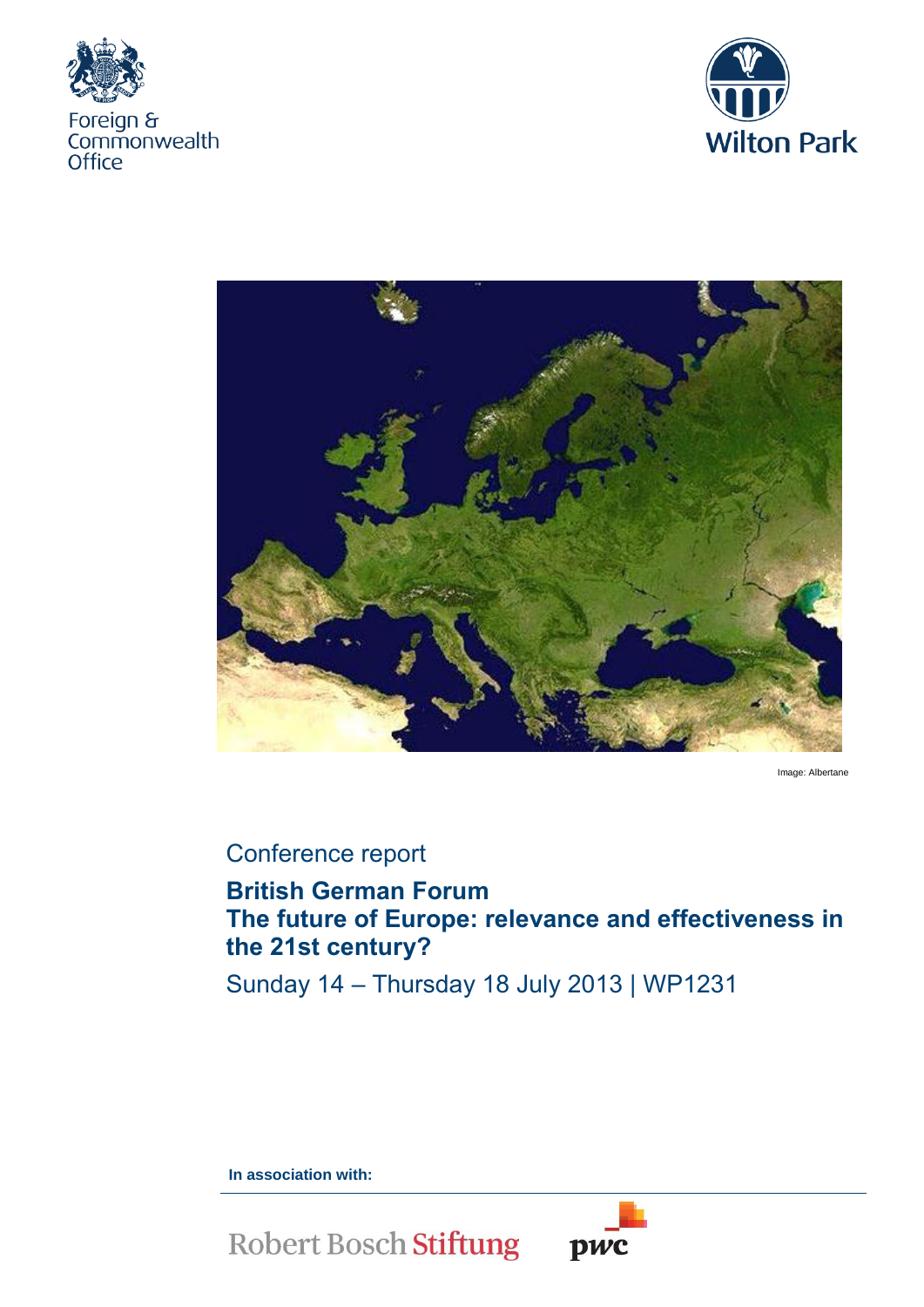

# Conference report

# **British German Forum The future of Europe: relevance and effectiveness in the 21st century?**

# Sunday 14 – Thursday 18 July 2013 | WP1231

The 2013 British-German Forum brought together around 50 of Britain and Germany's young 'high-fliers' – the policy-makers, innovators and Europeshapers of the future – to discuss Europe's relevance and effectiveness thus far and going forward in the 21st century.

## **Key points**

- The 28th British-German Forum looked at Europe's place in a changing world order. The discussion involved a broad range of policy including: the impact of emerging nations; the role of the Internet and social media in governance; economic crisis in the Eurozone; new security threats; the structure of the European Union (EU) and its finalité.
- There are a number of issues where future leaders in both Britain and Germany share common concern. Both groups consider youth unemployment, the sovereign debt crisis and competitiveness in the face of emerging powers as some of the most important challenges facing the EU.
- Differences in concern remain, however. While British participants were keen to embrace the opportunities promised by 'Big Data' approaches in business and governance, German participants were more wary of the security challenges these might post. Germans participants did not struggle to understand what a 'European identity' might mean for them, while their British colleagues remained reluctant to endorse such a concept.
- The Forum also showed how opinion can alter through engagement. Over the course of the three day event participant opinions on the EU's relevance and effectiveness shifted. German participants were largely pleased to discover that there remains a core of pro-European voices in the UK and that Euro-scepticism might not be as widespread as is portrayed by the media. Though some participants came with the impression that both nations seemed to be 'muddling through' and lacked strategic vision, a number left cheered by having heard, first hand, from speakers involved in such decisions.
- Three questions underpinned discussion throughout the Forum.
	- **How do emerging powers view the EU?** In a world where the poles of political and economic power are changing, and in which the EU desires a role in shaping global events, it is important to understand the perspective of emerging powers.
	- **How do the citizens of member states view European institutions?** Issues of democratic legitimacy - at both the domestic and European level -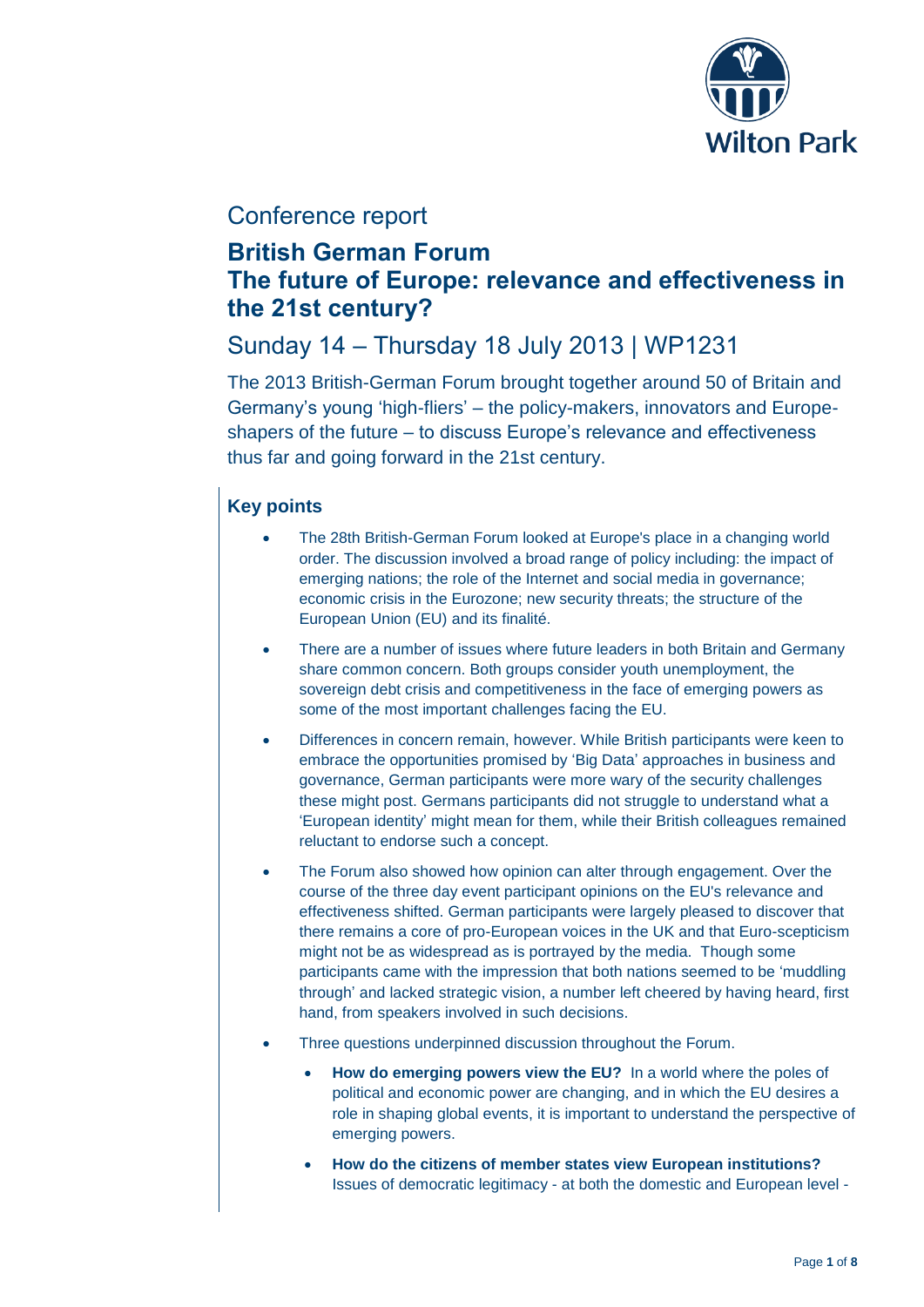and concerns over lack of representation surfaced frequently. Political leaders need to communicate better the nature of the Union to their constituents.

 **To what ultimate destination is the EU heading?** Whatever the reason each country originally had for joining the EU what is needed now is a new, comprehensive narrative to tie together the 28 member states in order to keep the EU relevant and increase its effectiveness in the 21st Century.

### **The European project: is it still relevant?**

- 1. The original rationale for the creation of the European Economic Community (EEC) was clear. In the shadow of the Second World War, the EEC was intended to guarantee peace in the European continent. All other positive benefits were of secondary importance to this overriding goal.
- 2. 60 years on, this peace has been accomplished- at least certainly in the West of Europe. With the original justification for the EU surpassed, it is imperative that member states discover a new narrative to ensure that the EU remains both relevant and effective in the 21st Century.
- 3. In order to answer the question of what such a new narrative might be, however, a number of other questions need to be answered :
	- How is the EU perceived externally and how can better understanding of these perceptions help the EU reposition itself in the context of a changing world? States outside the EU tend to see the Union as Germany, France, the UK and a selection of other countries, rather than as one collective actor. Not only to remain economically competitive, but also to be taken seriously as a bloc, EU member states need to band together more closely and project the profile of a united body.
	- How can the EU be rendered more relevant to the citizens of member states? Defining 'European-ness' remains a crucial prerequisite to projecting the profile of a united body. Many citizens don't understand the complicated set of institutions that comprise the EU. They are concerned that membership in the EU necessarily entails democratic deficit or loss of sovereignty. The member states of the EU need to address these issues and render European identity a relevant concept for the 500 million inhabitants within the borders of Europe. This needs to occur while valuing national identities and differences.
	- What does the concept of European finalité involve and what do member states want to achieve? With 28 member states, and the potential for more members, it cannot be assumed that the concept of finalité can be unanimously agreed upon. However, it might still be possible to identify a central core of values and aims to help define the EU's onward trajectory.

## **Looking to the future: global trends and Europe**

- 4. Europe's place in the 21st century will be, in part, decided by a number of significant trends:
	- A demographic change. While the global population is still growing a catalyst for a number of changes – the major change that faces many EU members is that of ageing populations. For many countries, retirement ages are rising, pensions and life insurance are constantly up for debate and youth unemployment is relentlessly high.
	- An increased possibility of conflict and insecurity due to resource scarcity. Though it is difficult to define 'scarcity', it is clear that resource supply is being outstripped by demand. Often, it is simply a question of whether market prices are close enough to consumer demands or means. Europe has both a lot to offer and a lot to answer for. European states need to be aware that they cannot necessarily

"…it is imperative that member states discover a new narrative to ensure that the EU remains both relevant and effective in the 21st Century"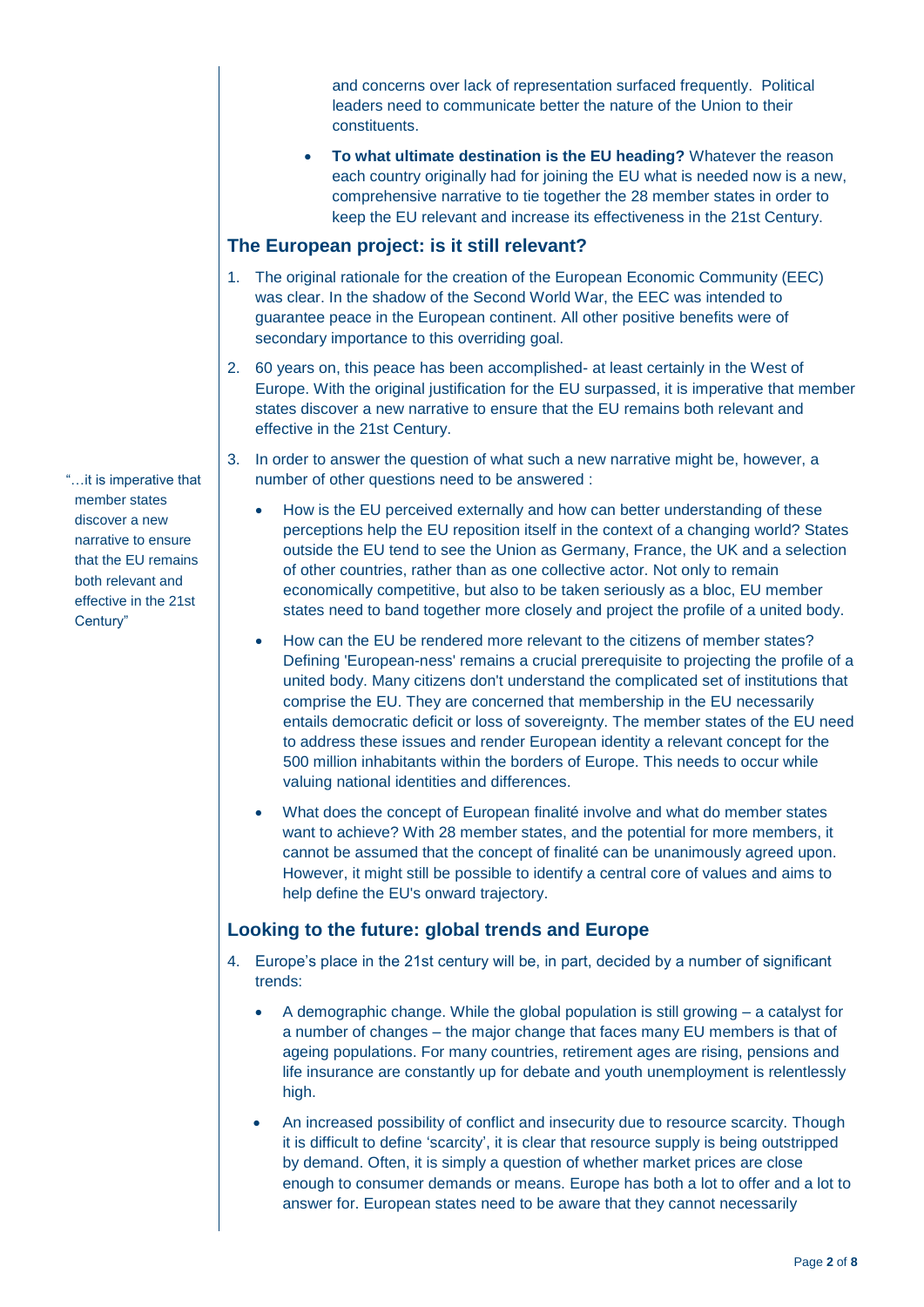"It is imperative, however, that governments get better at understanding the pace of innovation and do more to be pioneers, not simply followers"

"Introspection is not enough: the EU needs to better understand how emerging powers view it"

continue to live as they have in recent years. It is necessary for the EU to leverage the collective experience and individual strategic relationships of its member states to reduce the chance of economic competition deteriorating into conflict.

- An ever more globalised, inter-connected world. Every state is now a neighbour and, consequently, a potential trading partner. While greater connectivity and interdependence have brought many benefits it also has the tendency to exacerbate crises. For all its faults, the EU has been an incredible smaller-scale experiment in multi-national governance and could be a model for future global governance.
- A surge forwards in technological sophistication. 17 years ago, there was no popular use of the Internet. Today, two thirds of Europeans have regular, unfettered access. New political and social mobilisations – on occasion apparently leaderless – have begun to use this new stage to present their views and put pressure on governments. Equally, the 'Big Data' potential of the internet as it relates to governance – i.e., the potential to collect large amounts of data on what citizens actually care about – gives states an opportunity to reconnect governments with their alienated electorate. It is imperative, however, that governments get better at understanding the pace of innovation and do more to be pioneers, not simply followers. At the same time, if Big Data approaches are to be used they must be used properly, within an ethical framework sufficiently respectful of individual rights to privacy and expression.

### **The EU in a changing global context: the rise of emerging powers**

- 5. The greatest change over recent years has been the rise of new global powers from the developing world. Too often, the EU sees itself as a good example which it expects emerging nations to follow. This perspective only rarely relates to reality. Europe can seem hypocritical to actors from emerging powers.
- 6. Introspection is not enough: the EU needs to better understand how emerging powers view it. Often, the prevailing attitude is shaped by the experience of colonialism and completely outmoded mechanism of interaction.
- 7. Countries like China rarely consider the Union as one bloc, but rather as a collection of individual actors. Exacerbating this perspective, China and other significant global actors also find that exerting strong influence bilaterally is frequently the best way to achieve their strategic goals. This is because such influence frequently leads to a multilateral shift in macro European policy.
- 8. Caution is needed regarding collective foreign policy. Extant and poor policy is not preferable to the absence of policy. The less coherent and united the EU appears, the less seriously it is viewed. If a common policy is too complicated to achieve in the context of different national interests then it would be preferable to leave policy unarticulated. Instead, a series of very specifically defined outward-looking projects could fill this role.
- 9. European diplomacy with exterior powers must always be a 'two way street'. Europe must interact with emerging powers with the respect and significance they merit. Drawing on European core expertise (for instance: creating the right balance of regulation; the existence and regulation of free media; democratic values and principles) there are many fronts on which Europe can remain proactive and relevant in the face of this shifting division of power and influence.

#### **Europe's economic challenges and their political implications**

10. The main economic challenge facing Europe today is that of the sovereign debt crisis. Questions remain as to how best to balance the debt burden of certain member states whilst also ensuring that the central European values of solidarity and mutualisation are maintained. There are no easy answers to these questions.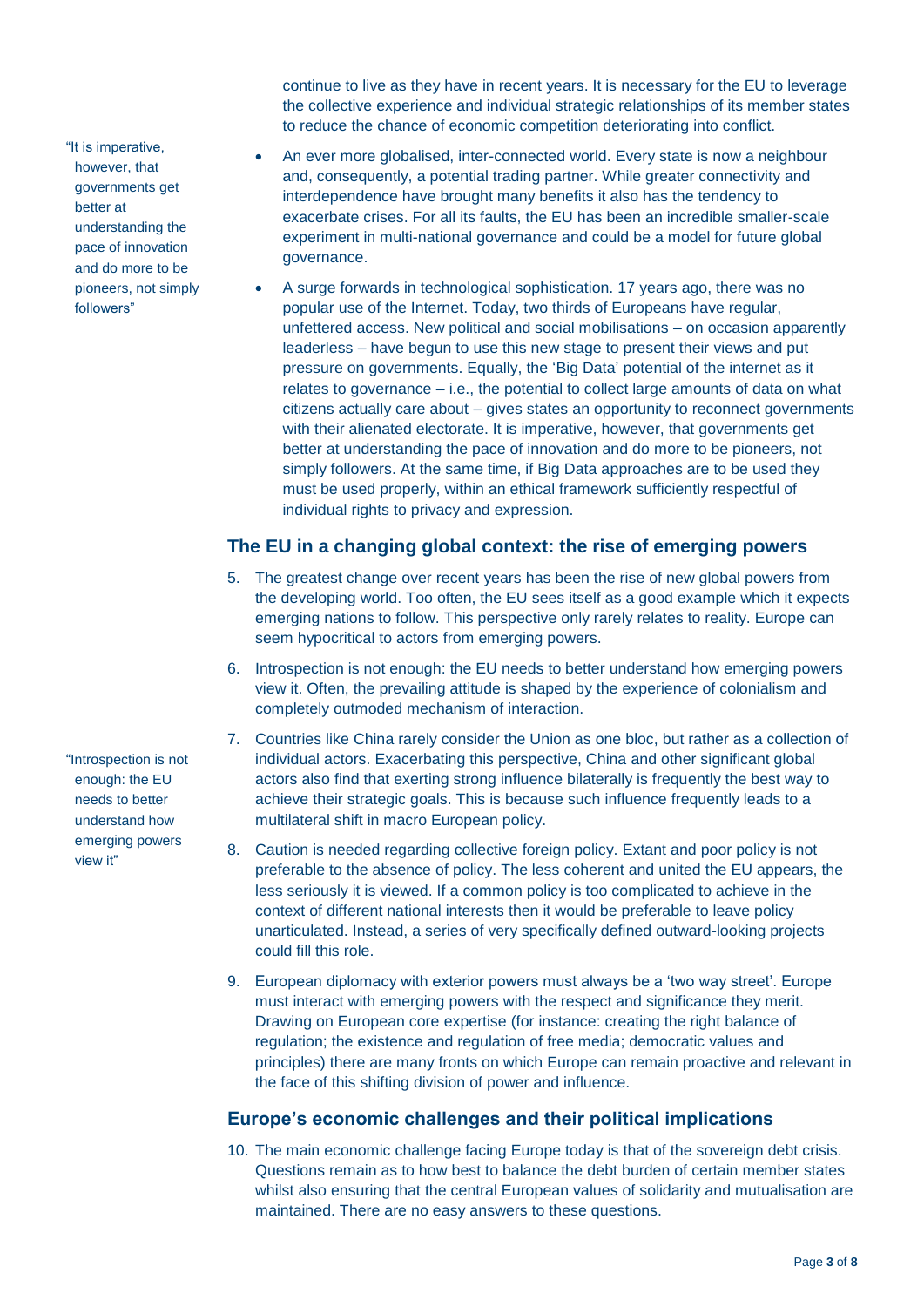- 11. The Eurozone crisis affects Britain and Germany in different ways. Germany appears much more concerned with maintaining the Euro as one of the core reasons for the creation of the EU.
- 12. Outside the Eurozone, but still highly dependent on it for its banking and financial sectors, the UK is also very interested in making sure the Euro survives. The question of the extent of British involvement in any mutualisation process, however, is a difficult one.
- 13. While other European nations agree in principle there are different opinions as to how issues like the debt overhang should be dealt with. Whilst some European Union institutions would push for a European fund, to which all countries would contribute and from where Brussels would deal with bailing banks out, Germany would look for a more individual mutualisation of the debt, ultimately putting the responsibility on the national governments who took risks in the first place.
- 14. The crisis may have put the necessary pressure on the EU to address certain longneeded, structural reforms. The questions of treaty change and referendum tie directly into the current British debate on EU membership, and this may well also serve as a catalyst for positive change. Through cheaper supply chains and free trade agreements, the EU still maintains the potential for a stronger, more competitive Union. What it needs is a new engine, in the form of a new European narrative, to get it moving forwards once again.

### **European security: threats and concepts**

- 15. Opinions varied quite dramatically between British and German participants regarding the nature of European security. Britain has always had a strong defence policy and still maintains relatively large defence spending. Germany is much more reluctant to project military force and, when it does (such as in Afghanistan), such action is usually domestically unpopular.
- 16. The trend away from the primacy of 'classical' security concerns (i.e. the dominance of the state and the necessity for conventional militaries) towards focus on asymmetric engagement (i.e. with non-military and non-state actors) complicates attempts to define 'security' succinctly.
- 17. The EU has a lot to offer in the security field: especially in terms of the breadth of experience of its members. The EU's toolkit includes: a strong ethos of development aid and spending; institutional and consulting expertise on justice and the rule of law; the being a major potential trade partner for many states; and the capacity to exert influence through its hard power resources.
- 18. The EU's capacity to act, however, is limited by: the complicated nature of its structure; its very young foreign service; and a lack of resource and political will whilst dealing with economic crisis.
- 19. The extent of future European military cooperation is an open question. Involvement in Afghanistan and Libya, for example, illustrate that such cooperation can be effective. Occasionally, countries feel required to participate in action that they do not feel is theirs to participate in.
- 20. The way forward might involve a clearer division of labour between the EU and organisations like NATO and individual member states. The levers of soft power could remain the primary preserve of the EU, whilst organisations such as NATO and individual member states might primary control over hard power levers.

## **External Perceptions of the EU**

21. Understanding how the EU is perceived by states outside continental Europe is crucial. Such understanding is a prerequisite to determine the policies necessary to increase the relevance and effectiveness of the Union.

"The EU has a lot to offer in the security field: especially in terms of the breadth of experience of its members"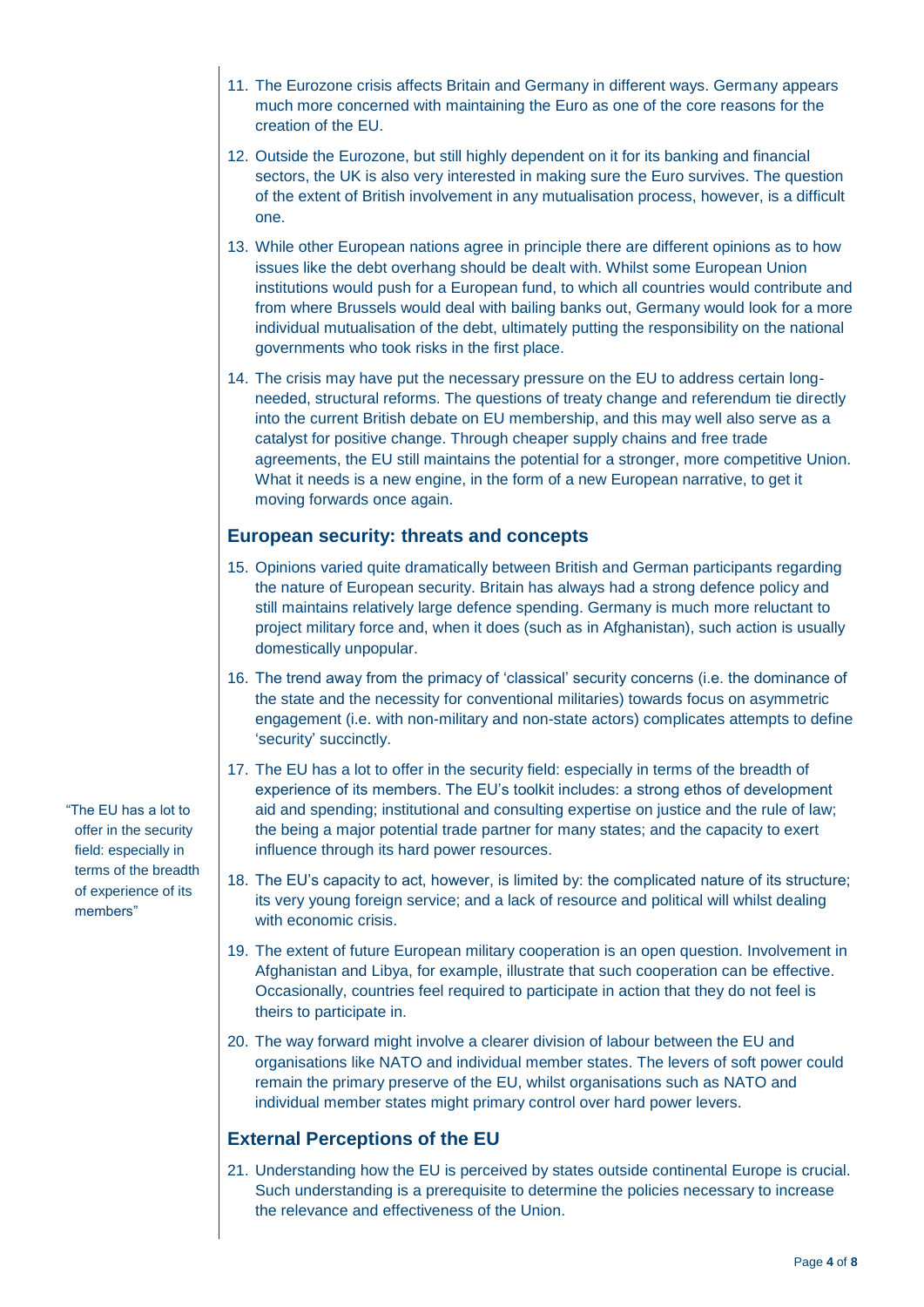- 22. Europe has a long and distinguished history, though it is very complex. The creation of the EEC in 1951 is one particular moment that stands out as an historic step. There is a great amount of respect in nations outside the EU for what it has achieved in building peace and economic prosperity. However, that respect is tinged both with worry at the stability of the current situation and with wariness at what might appear 'neo-colonialist' attitudes.
- "There is a great amount of respect in nations outside the EU for what it has achieved in building peace and economic prosperity. However, that respect is tinged both with worry at the stability of the current situation and with wariness at what might appear 'neocolonialist' attitudes"

"Almost no one has 'Europe' as their primary locus of identification: national and regional identities are still primary"

- 23. Russia, for example, sees Europe as a reticent business partner. Though Russia may at one stage have wanted to join the EU (and notwithstanding a number of close, personal relationships between Vladimir Putin and some European leaders) it no longer wishes to be part of the EU's neighbourhood policy. Russia wants to be seen as an equal partner.
- 24. Brazil sees the EU as an organisation divided where it should be united. Brazil sees the EU as a model to emulate and wants to be involved with one of the biggest trading partners in the world. However Brazil also finds it difficult to understand why some member states might want to leave the Union.
- 25. Despite these worries, the EU has been the model for two major unions in recent years: the Eurasian Union and the African Union. The latter, created in 2002, is explicitly modelled on the EU's attempts at promoting peace through integration. The EU is also seen as a strong counterweight to the US's polarising power.

### **European identity: what does it involve?**

- 26. A key part of the new European narrative is the question of European identity. Almost no one has 'Europe' as their primary locus of identification: national and regional identities are still primary. There is not a single, overarching identity the cements the citizens of European member states together in spite of our differences (unlike the US).
- 27. Since it is both impossible and undesirable to dispose of national identity the debate should be reframed away from being, primarily, concerned with a competition of identities. Rather, it should consist in an examination of what principles and factors bind the citizens of European member states together. Such principles and factors include:
	- Political Geography. The creation of the Schengen Zone has had the effect of making the exterior border of Europe more significant than the interior borders between member states.
	- Economics. Europe consists in a series of industrialised, globalised economies. These vastly increase the ease and immediacy of communication among member states and the availability of cheap travel between them.
	- History. Europe is united by a deeply interconnected, deeply complex, shared history.
	- Values. All member states in Europe share to a greater or lesser extent in a set of values influenced by rich cultural and religious heritage which current institutions actively support and practice.
- 28. In particular, these shared values such as equality and tolerance, the rule of law, the strength of democracy – set European states apart from many others in terms of economic and political structure. These values can be expressed by institutions and then established in the public in a 'top-down' fashion. Alternatively, they can be expressed by citizens who, realising how much they have in common with each other, create an identity in a 'bottom-up' motion. While the former relies on EU institutions setting agendas, the latter is encouraged through civil society organisations.
- 29. The part that religion and, in particular, Christianity has played in shared European history is undeniable. While the mistakes of the past cannot be ignored, it should not be forgotten that religious organisations significantly contribute to many Europeans' sense of self. Churches in Europe have particular knowledge and experience when it comes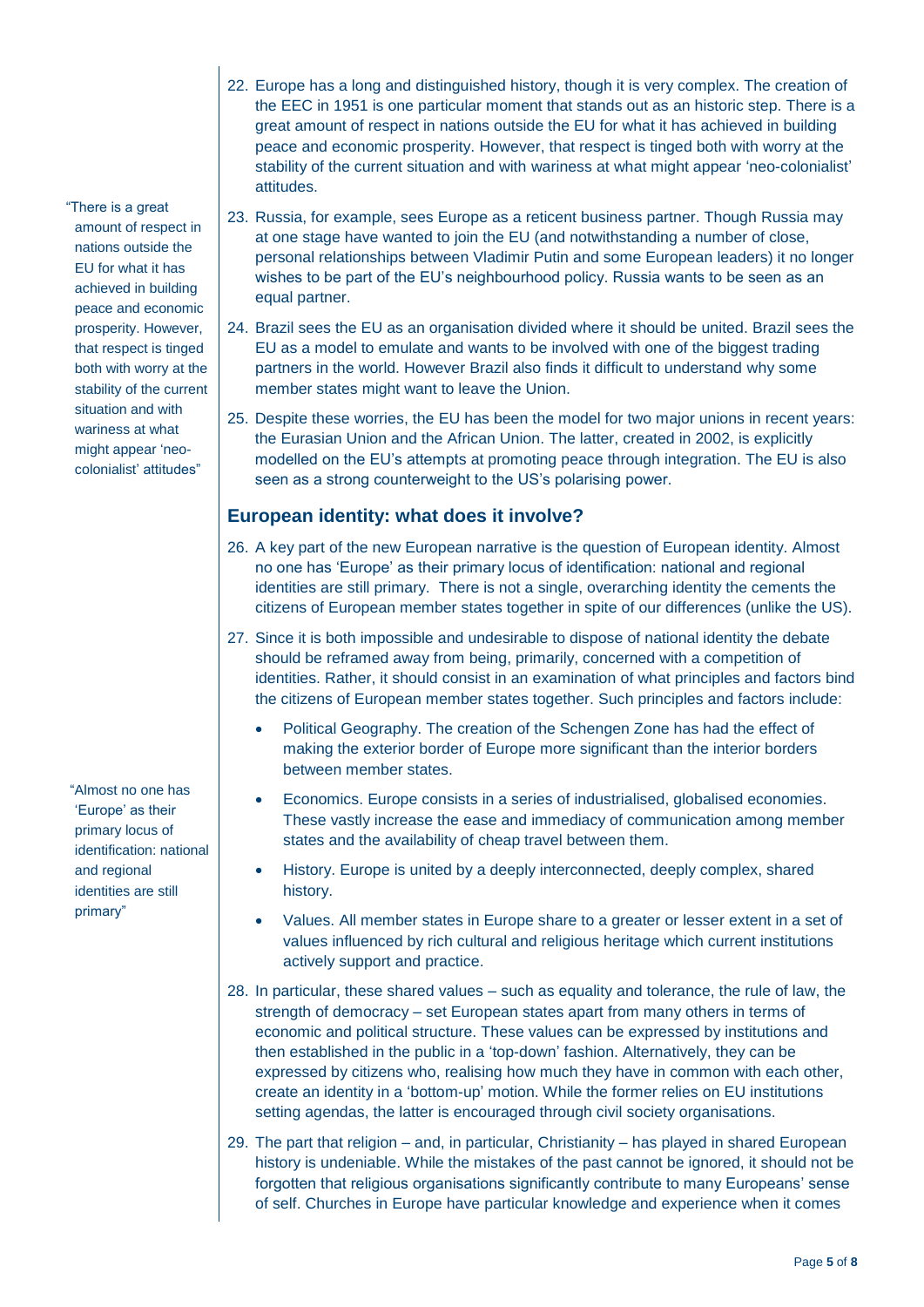to cross-border conflict (though the borders may be spiritual as well as geographical) as well as being, at best, an example of unity in diversity. A message of hope, and the experience behind it, is desirable when it comes to finding a new narrative for Europe. The crucial challenge for all religious groups, though, will be to remain open and tolerant – as much towards each other as towards secular institutions.

30. Openness and tolerance is also paramount when examining nationalism. When national identity is taken to an extreme and ceases to be cosmopolitan – that is, the appreciation and active seeking out of cultures other than one's own – states run the risk of descending into xenophobia. The foundations of Europe are built upon the idea of rejoicing in difference and being united in spite of diversity. This striving for openness and tolerance may also be the key to shrugging off some of the 'dark history' in Europe's past.

#### **What does it mean to be a member state of the EU?**

- 31. The original motivation for the creation of the EEC (lasting peace in Europe) is no longer the ultimate end or aim of the EU. It is not clear that the final aim has ever been a matter of consensus for members.
- 32. The essence of membership can be seen in three different ways. The proponents of each perspective are trying to shape the debate according to their preferences:
	- Eurozone members argue that membership of the EU should entail every EU member state joining the single currency. Though not yet having the Euro doesn't stop a country from being a member, the 'yet' is important in that it denotes a definite movement towards eventually having it.
	- Most countries outside the Eurozone consider membership to be about solidarity. Poland, for example, feels like a fully-fledged EU member and maintains strong ties with Eurozone nations, despite not having the Euro itself. Poland also doesn't see joining the single currency as an economic priority as it continues to grow strongly without it.
	- The UK's membership of the EU is particularly complicated. It does not readily experience the solidarity shared by other member states. Consequently, from the point of view of other EU states, the UK's membership is currently the most in question. Whilst wanting to be able to affect change in the EU and be a part of the decision-making process, as well as wanting to benefit from the single market, the UK seems unwilling to change its attitude of 'us and them'.
- 33. Concerns about the legitimacy and effectiveness of the EU institutions also inform this discussion. In some places this comes down to European Parliament-bashing; a practice which rarely produces constructive alternatives. The worth and role of treaties has also come under doubt due to the frequency with which such agreements have been violated without sanction. Newer nations find it difficult to understand how founding nations can require so much of them when these same founding nations rarely live up to the standards they have set themselves.
- 34. Clearly, something needs to change; both in the treaty governing the EU and in the attitudes of those following that treaty. For the UK, a push for treaty change might be a productive process if, through such action, Britain can articulate a narrative of proactive change for all European members and not just about individual ambition or benefit.
- 35. It is also clear that though individual nations may be disposed one way or another towards their membership of the EU, the difference between their citizens is not always so clear-cut. For many German participants, hearing that there are many pro-European British Conservative MPs was encouraging. For many British participants, the knowledge that political debate in Germany is often marked by strong euroscepticism, served to challenge preconceptions in a similar way.

"The original

motivation for the creation of the EEC (lasting peace in Europe) is no longer the ultimate end or aim of the EU. It is not clear that the final aim has ever been a matter of consensus for members"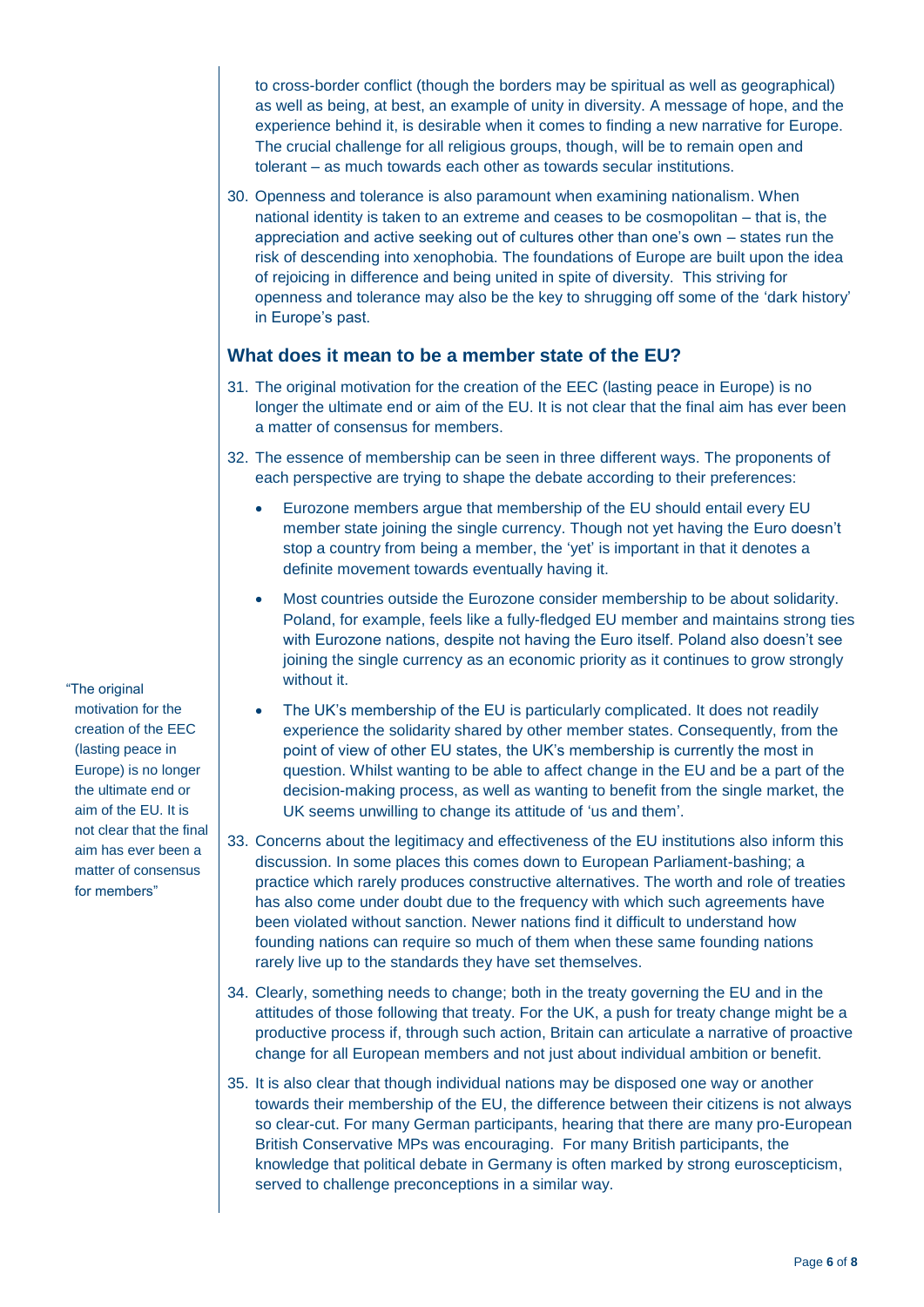## **Conclusion**

### **Summary of Conclusions**

Conclusions surfaced during a final plenary session. Feedback was given on a full spectrum of opinions. The following section highlights some particular concerns from across this spectrum.

#### **Challenges facing the EU as it moves forward**

- Internal struggles: these are both damaging to the EU's aims and to the way the Union is seen externally. Three fundamental challenges remain: reducing the complexity of European institutions; reducing the sense of democratic deficit which exists in some member states; and increasing the understanding of member state citizens regarding the function of EU institutions.
- Narratives on the EU at the national level: due to domestic political motivations national governments can sometimes obstruct progress on matters of joint concern.
	- Learning to compromise: with 28 individually sovereign members, EU members need to learn to compromise during the process of collective government. This will not be an easy shift for some members: some will need to adapt their notion of national interest whilst avoiding the perception of losing national identity.
- Institutional velocity: processes of change and decision-taking appear to take a very long time. The biggest threat to the EU's efficiency is its propensity for legislation and bureaucracy rather than action.
- Uncertainty about the UK's membership: other member states will view the UK as an unreliable partner as long as it tries to effect change whilst eyeing the possibility of leaving the Union.
- Germany's role: Germany needs to assume a more proactive role in European affairs and work out how best to utilise the strength and influence it has already amassed to lead the EU forward.
- Reform is needed. This will require consensus on the overall direction and goal of the EU. Increased clarity concerning the motivation of member states is a prerequisite for this process.

#### **Reasons for continued hope during the process of change**

- A history of successes: the EU has already achieved a great deal. Remembering, and perhaps celebrating, those successes may well give member states the energy and political will they need to progress.
- Turning crisis into opportunity: the present economic and financial crisis should be looked upon as a powerful driver to provide the impetus to complete a project worth finishing. This requires two processes: the resolution of a number of differences between member states; and the reconceptualisation of cultural and political diversity as a positive feature rather than a negative one. Such an approach also requires flexibility in the way the European project is considered and what member states aim to achieve through their involvement.
- Commonality of value and purpose: member states have more things in common than not. If a new European narrative is possible – one that speaks to all member states –a concomitant new European identity should also be possible – one that complements the individual national identities of member states.
- It is clear that the EU will be relevant in the future. It is up to European stakeholders, principally member states and their citizens, to make it effective.

"…with 28 individually sovereign members, EU members need to learn to compromise during the process of collective government"

"…other member states will view the UK as an unreliable partner as long as it tries to effect change whilst eyeing the possibility of leaving the Union."